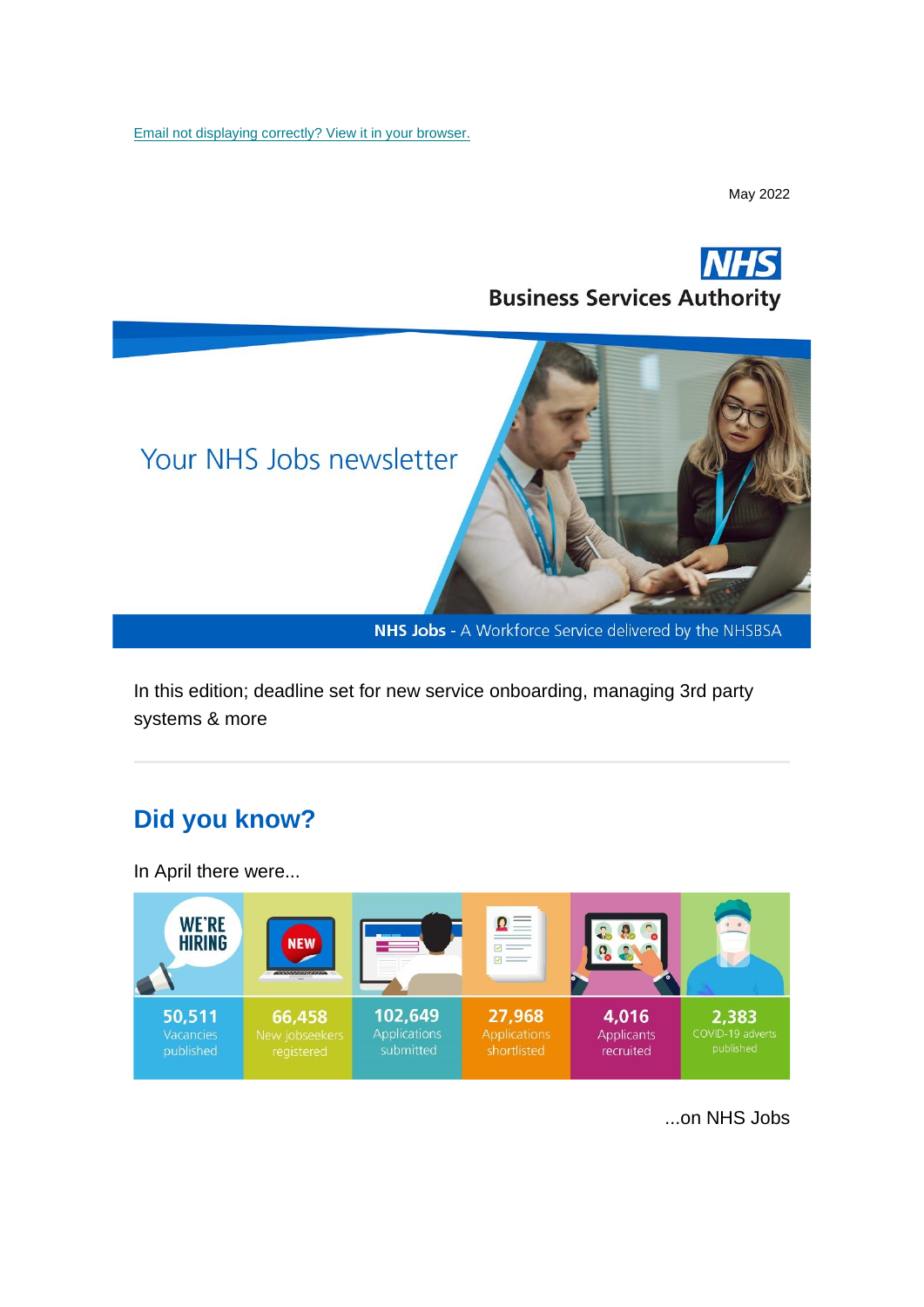### **Information for all NHS Jobs users**



## **Onboarding deadline for new NHS Jobs service**

Your organisation needs to be fully onboarded to the new NHS Jobs Service by 31 October 2022. This is to allow for outstanding recruitment activity to be completed before the expiry of the existing contract in January 2023.

Working with the support of DHSC, senior sponsors and other key stakeholders, including NHSE&I, our commitment is to minimise the impact to users, whilst also ensuring we complete onboarding in time to exit the current service contract

The more organisations that onboard close to the October deadline, the greater the risk of delays and disruption for your organisation.

Therefore, we need your support so that we can stagger the onboarding process and make the transition as smooth as possible for you.

We have been migrating organisations to the new NHS Jobs platform for the last two years with over 6,600 already successfully onboarded. Having started with General Practices, progressing through organisations using third party Applicant Tracking Systems, through to Local Authorities, Charities, and Health Boards.

We are now working in partnership with larger Trusts and CCGs with complex recruitment and integration needs to migrate their recruitment operations onto the new NHS Jobs.

The new service has new features and enhancements that have been implemented based on user feedback. From job posting, to onboarding successful applicants, employers can now manage the full recruitment life cycle in the new service.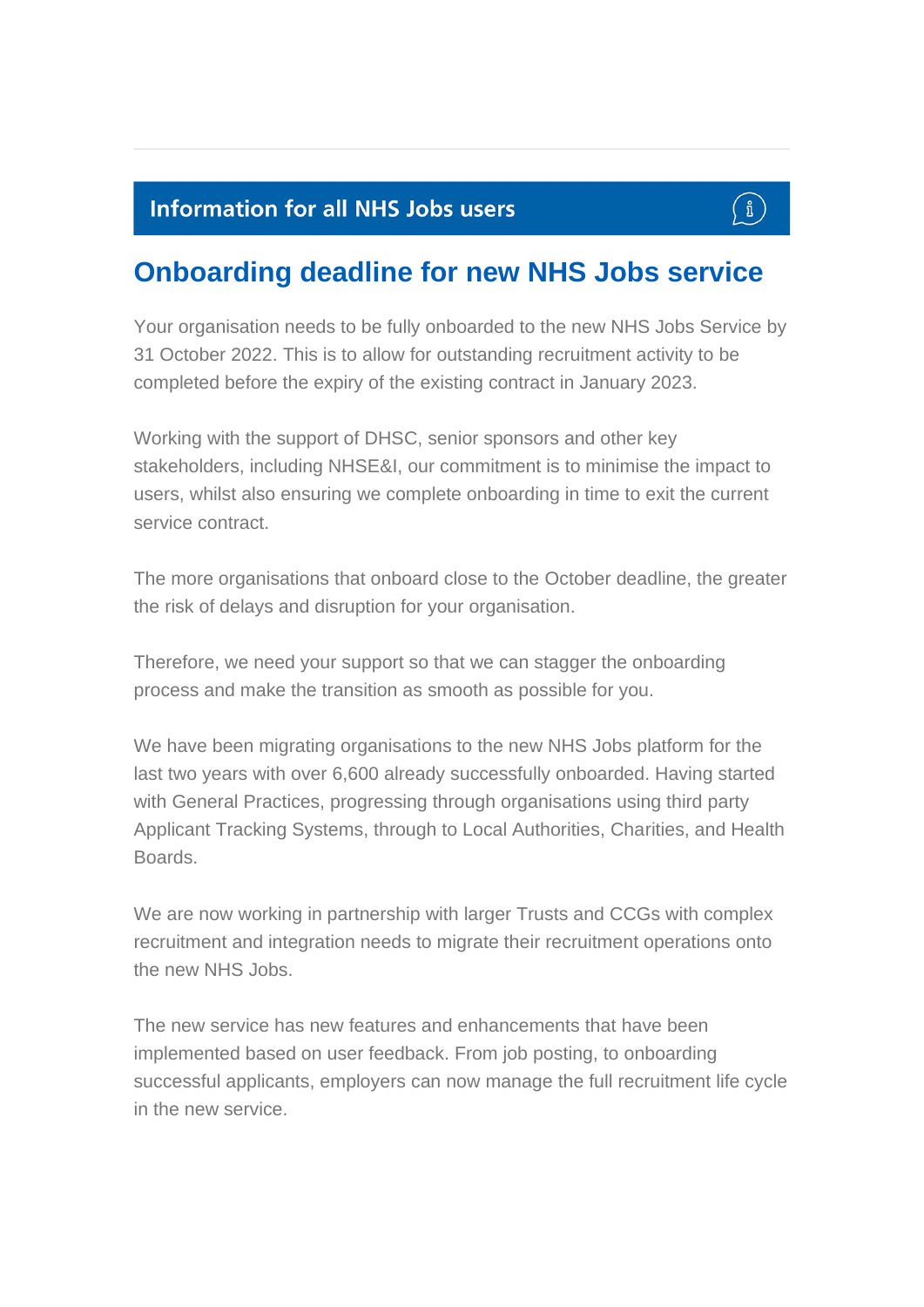Please be assured that you will be fully supported through the transition process. You and your recruitment teams will receive full training to allow you to be confident in using the new service. Feedback from organisations that have already transitioned has been excellent and our team are always on hand to help.

To find out when your organisation will be onboarded to the new NHS Jobs, or to ask us any questions about the transfer, please contact the Optimisation Team on [nhsbsa.nhsjobs@nhs.net](mailto:nhsbsa.nhsjobs@nhs.net)

We have also produced a development roadmap and a new brochure to showcase all the benefits of the new service for organisations.

View them both on the [NHS Jobs publications page.](https://www.nhsbsa.nhs.uk/nhs-jobs-publications)

### **Managing contact for 3rd party systems**

During April, the NHS Jobs Contact Centre received significantly more enquiries than normal. We apologise for any inconvenience caused by delays experienced when trying to contact us.

This was caused by a service outage with the Trac system that some NHS organisations use to manage their recruitment. NHS Jobs integrates with a number of 3rd party Application Tracking Systems (such as Trac) but these systems are independently operated and not managed by the NHSBSA.

The majority of contact that we received was from applicants who were unable to submit their applications to employers who use Trac.

We reached out to Trac to gain an understanding of the service outage so that we could better support those that contacted our helpdesk, rather than Trac's.

Trac advised employers to extend their closing dates and we advised candidates to contact the employer advertising the vacancy if they were unable to access Trac's system to submit their application.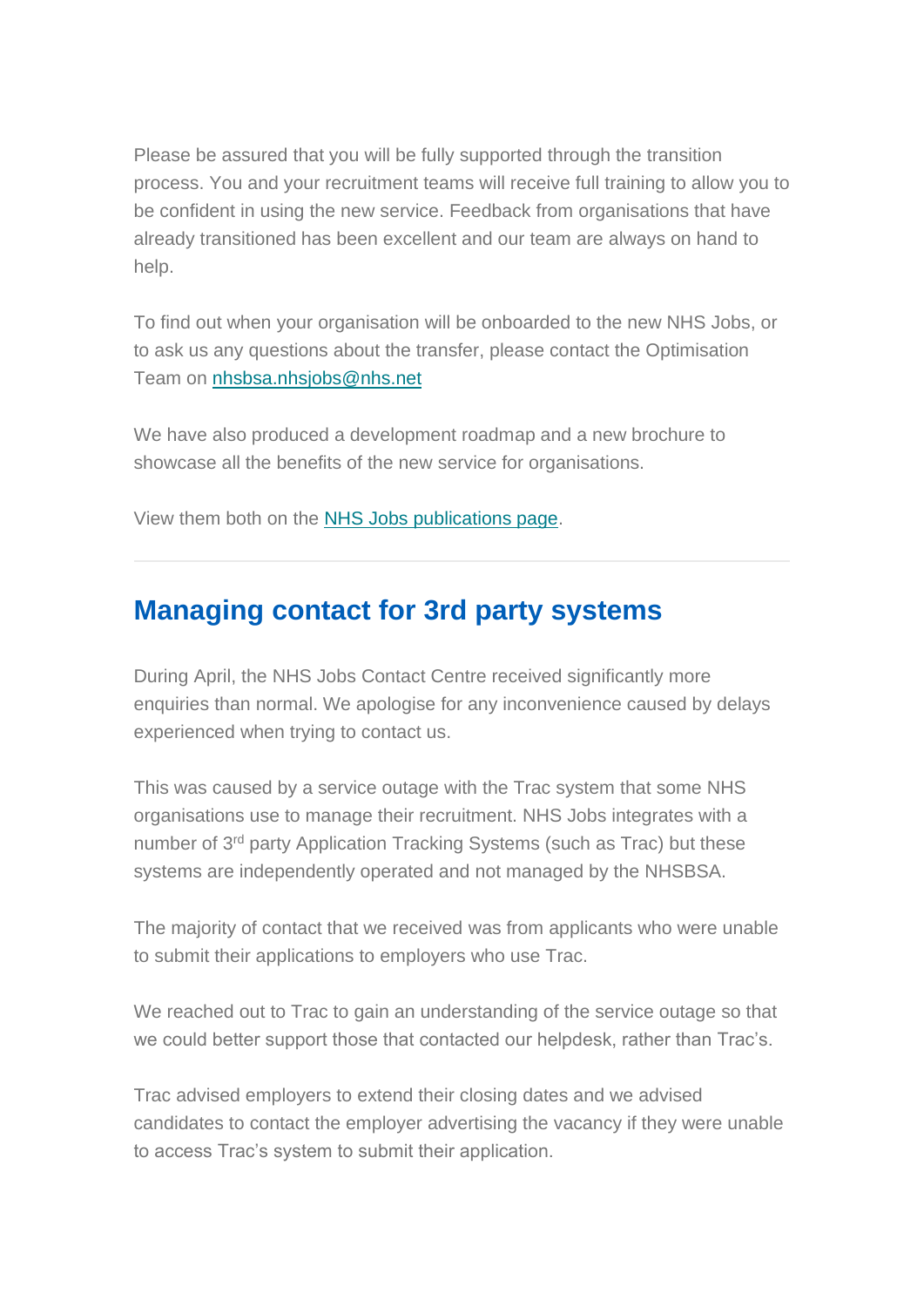Our NHS Jobs contact centre supports employers and applicants, by phone and email to use NHS Jobs. We also have FAQs, training guides and videos available at all times. Visit our [contact us page.](https://www.jobs.nhs.uk/contact_cand.html)

Your NHS Jobs team are working to ensure queries go to the right place by updating our telephone messaging, email responses, social media and applicant hub pages. We are also looking at making it clearer to applicants when they are leaving the NHS Jobs system to go to a  $3<sup>rd</sup>$  party system so in the event of any queries users know who to contact quickly.

NHS Jobs is a free to use service for NHS organisations and designed and developed by the NHS for the NHS. You can use the full end to end recruitment service from posting a job listing to issuing a contract, if you'd like to talk to us about using NHS Jobs, please contact our [NHS Jobs Stakeholder Engagement](https://www.nhsbsa.nhs.uk/nhs-jobs-stakeholder-engagement-team)  [team.](https://www.nhsbsa.nhs.uk/nhs-jobs-stakeholder-engagement-team)

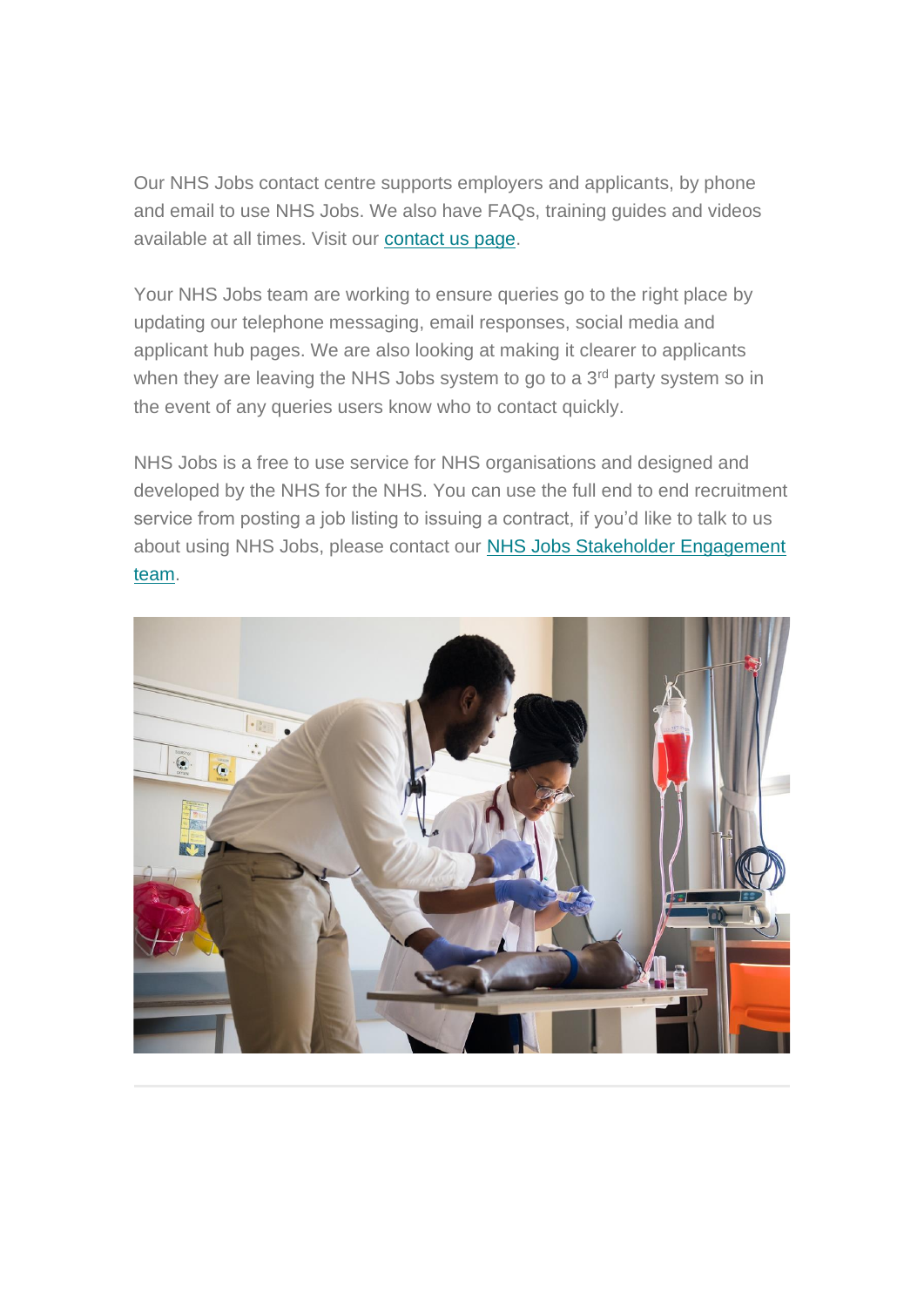### **Stakeholder engagement updates: Your feedback counts!**

The Stakeholder Engagement Team run monthly online updates for key stakeholders in larger organisations who recruit with NHS Jobs. They began to provide regular information and contact when the pandemic prevented 'inperson' events and sessions.

They are a monthly progress report on the new NHS Jobs service, with new functionality demonstrations, updates how your feedback has been actioned and the opportunity to ask questions and share thoughts.

In the spirit of continuous improvement, we ask for and wherever possible act upon, feedback from each event. Thanks to all who have attended and given feedback so far.

Between the beginning of March 2021 and the end of March 2022, we ran 71 events across our regions. During that time, we welcomed 1,060 attendees who represented 670 organisations.

We received 144 completed questionnaires of which, 139 said the sessions were useful. The project updates were most interesting (followed by functionality demonstrations) with consistent requests for more of those, which now on our standing agenda.

You also told us:

- · *'I've found the update sessions and all meetings with the team, really helpful. Thank you!' (North East & Yorkshire)*
- · *'Useful to have sight of the timeline in terms of what milestone the programme has reached/next ones.' (London)*
- · *'Sessions are always informative and it's good to have regular updates on how the system is doing.' (East of England)*

We'll continue to ask for your thoughts so please keep sharing them, so we make sure these sessions continue to meet your needs.

[The NHS Jobs Stakeholder Engagement team | NHSBSA](https://www.nhsbsa.nhs.uk/nhs-jobs-stakeholder-engagement-team)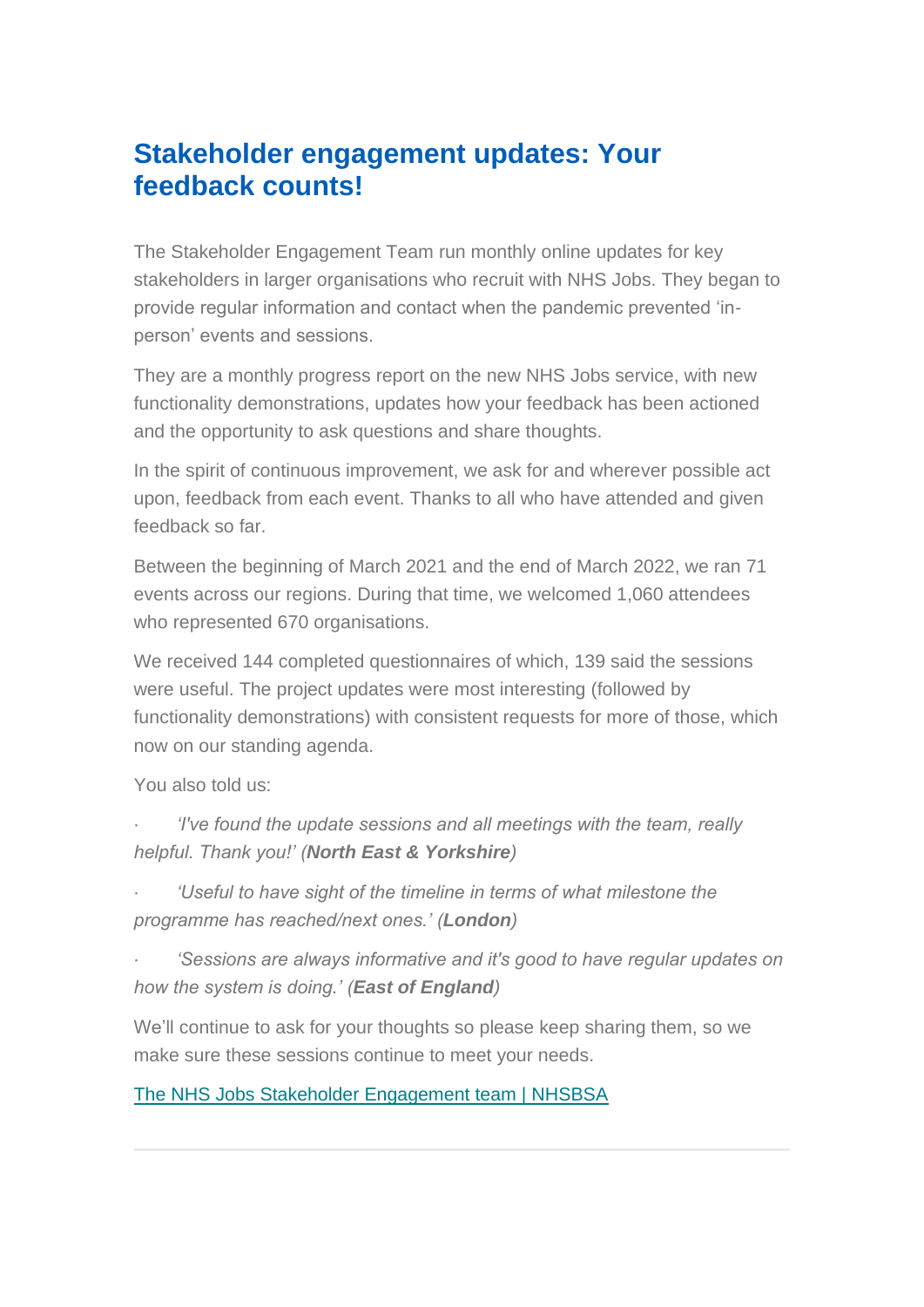# **Right to Work changes**

The Home Office has changed the list of acceptable documents that can be used in checking a candidate has the right to work in the United Kingdom. We will be updating the NHS Jobs service to reflect these changes.

The changes will provide EU/EEA Nationals with the ability to record their Right to Work Status, as well as mirroring the values within ESR in relation to the Pre-employment Right to Work check feature so that the information can be transferred using the bidirectional interface. We will also be adding an additional value to the source document field "Online Service" to allow for use of the new Home Office facility.

The dates for these changes will be confirmed in due course and aligned with ESR, so that both services can launch at the same time.

## **NHS Jobs to ESR integration**

Last month we shared with you the [NHS Jobs case study -](https://www.nhsbsa.nhs.uk/sites/default/files/2022-04/NHS%20Jobs%20case%20study-%20Liverpool%20Heart%20and%20Chest%20Hospital%20%28V0.4%29%2004.2022.pdf) Liverpool Heart and [Chest Hospital \(PDF: 31.1KB\)](https://www.nhsbsa.nhs.uk/sites/default/files/2022-04/NHS%20Jobs%20case%20study-%20Liverpool%20Heart%20and%20Chest%20Hospital%20%28V0.4%29%2004.2022.pdf) and how they worked with us to test the new NHS Jobs and Electronic Staff Record (ESR) integration. This month we want to share with you the benefits of the new functionality and the training resources we have produced for users.

#### The benefits

- promotes better ESR work-structure management
- reduces duplication in entering in ESR and NHS Jobs
- removes manual effort by automating processes
- improves data quality
- GDPR compliance
- real time transfer of data

#### The functionality

• create a job listing in NHS Jobs by pulling a position directly from ESR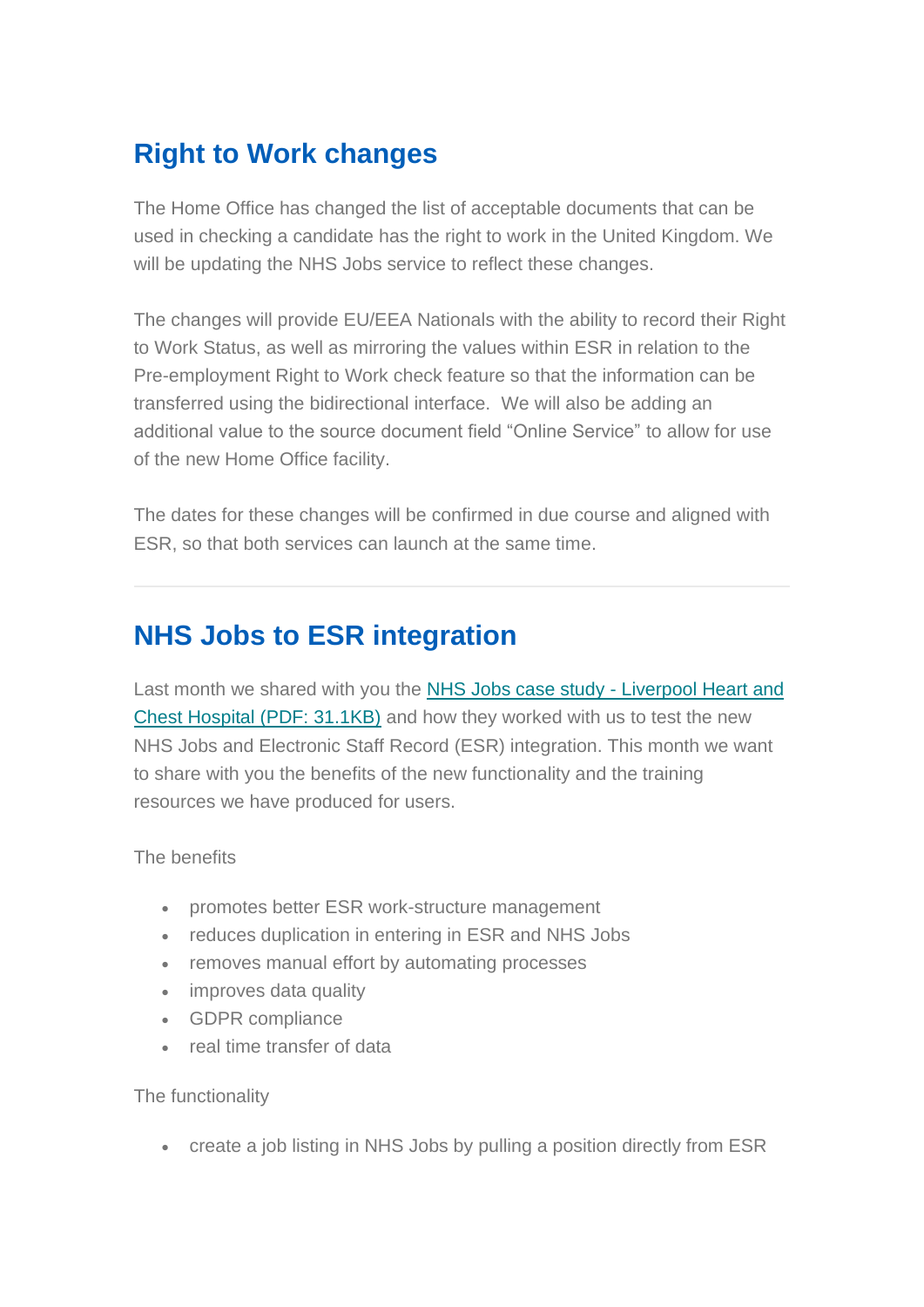- add pre-employment details in NHS Jobs and the applicant record is created in ESR
- add a home address in NHS Jobs and the applicant record is updated in ESR
- add a professional registration in NHS Jobs and the applicant record is updated in ESR
- on receipt of consent from the successful applicant in NHS Jobs, the ESR Inter Authority Transfer (IAT) is triggered, and the applicant record is updated in ESR
- complete pre-employment checks in NHS Jobs and the applicant record is updated in ESR
- add a start date and issue a contract in NHS Jobs and the applicant record is updated in ESR
- withdraw a job offer or contract in NHS Jobs and the applicant record is terminated in ESR

Help and guidance

The available *[training resources](https://www.nhsbsa.nhs.uk/new-nhs-jobs-service/help-and-support-employers)* include frequently asked questions (FAQs), step by step user guides and tutorial videos.

Each user guide includes a process flow diagram to clearly demonstrate the integration between NHS Jobs and ESR.

If you'd like to talk to us about how to use NHS Jobs and ESR integration, contact our [NHS Jobs Stakeholder Engagement Team.](https://www.nhsbsa.nhs.uk/nhs-jobs-stakeholder-engagement-team)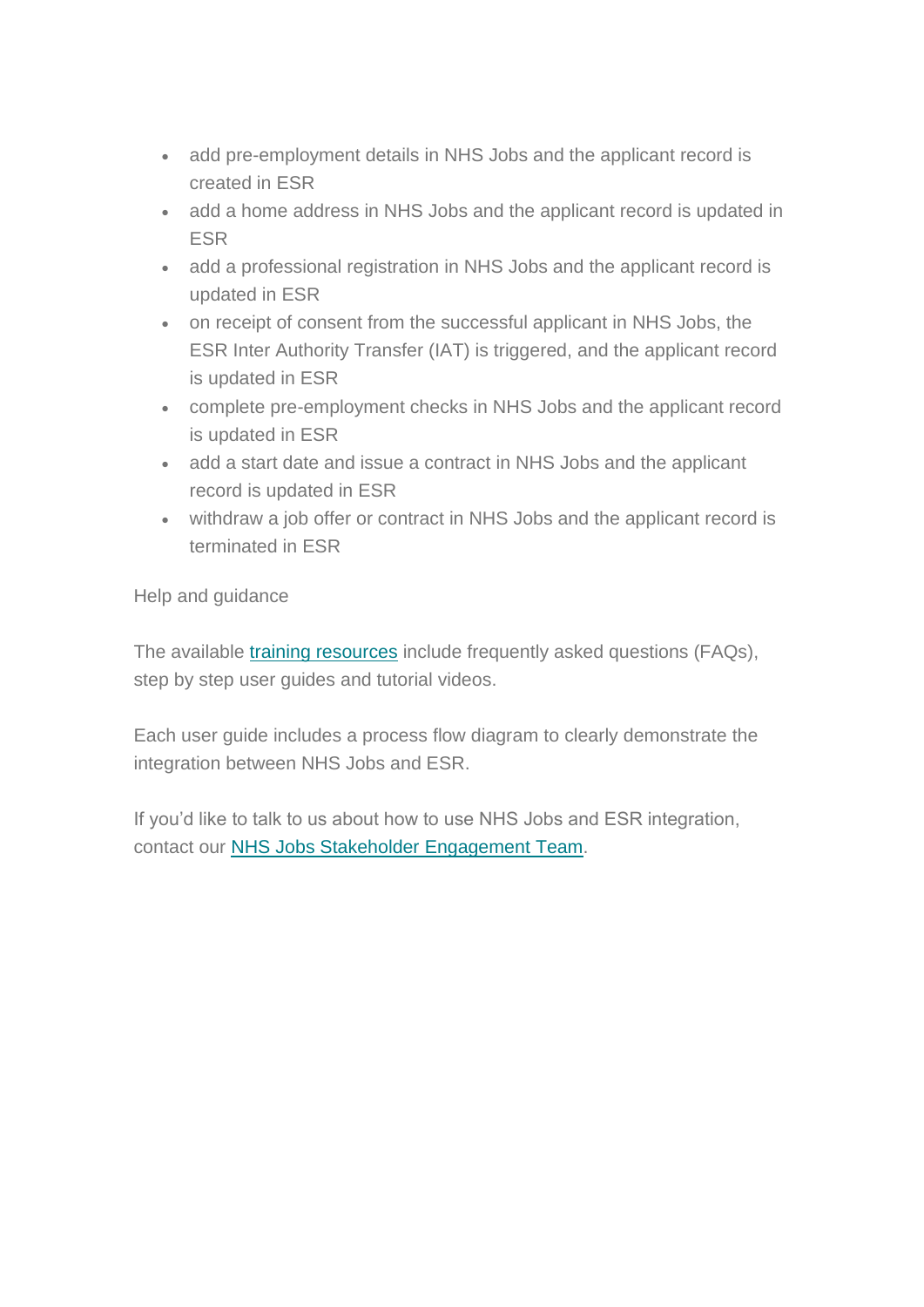

## **Training for GP practices and Primary Care Networks**

During May, the NHS Jobs Training and Support Team have been supporting our colleagues from GP Practices and Primary Care Networks.

We've been delivering bitesize training sessions covering how to create a job listing and how to score and shortlist your applicants offline and online.

We received some great feedback for the sessions:

- *"Very good speakers. Short and sweet! Thank you very much."*
- *"Really easy to follow training - and with short chunks of training, this really works well for fitting in with a busy day."*
- *"Really useful training session. I've always been unsure of the online shortlisting process on NHS jobs so done offline. I will definitely try to use this in the future."*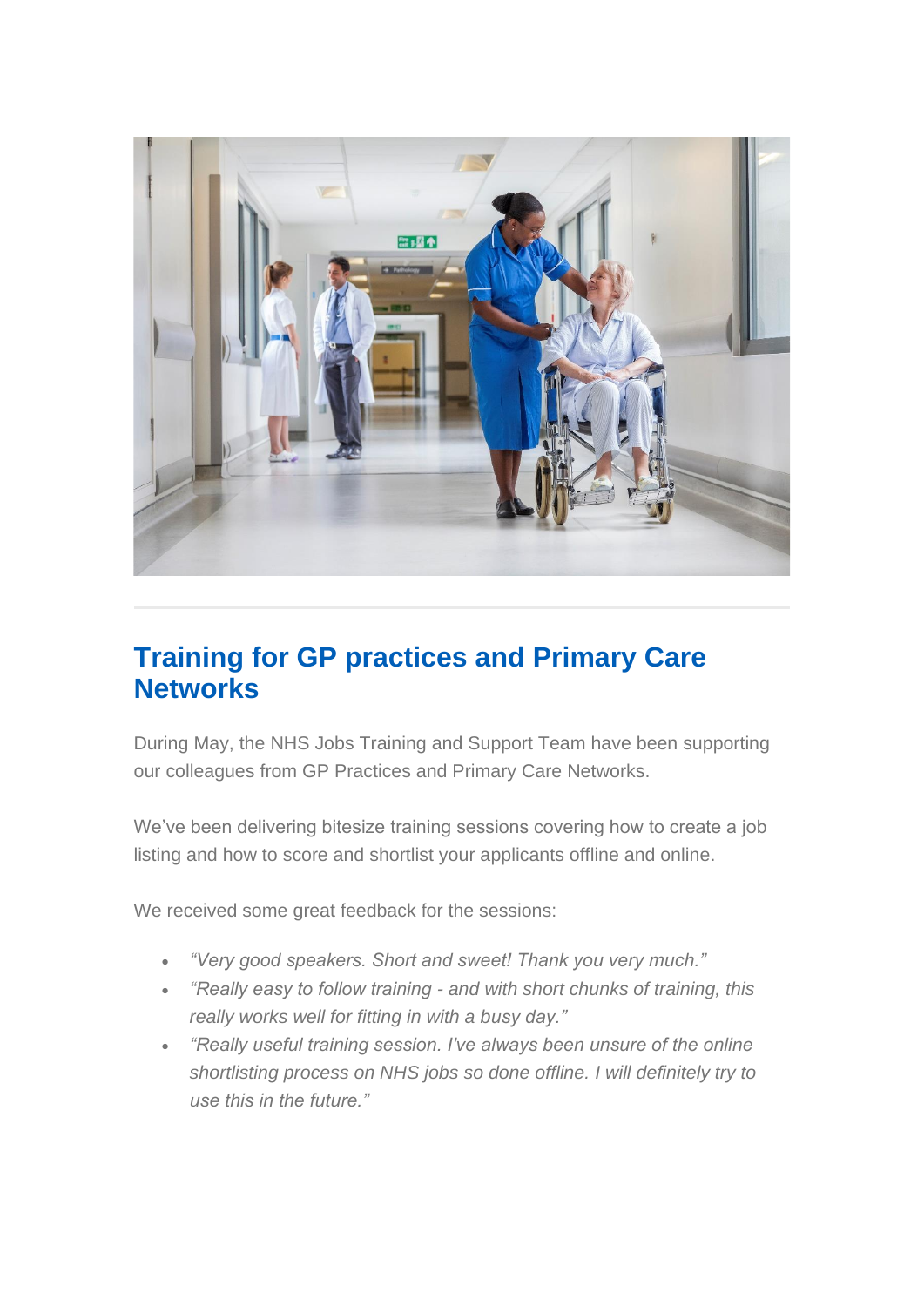We also got some great questions during the sessions and the team have already created a range of resources to help with any queries when using NHS Jobs.

We have user guides and videos which you can find on the Help and support [for employer page](https://www.nhsbsa.nhs.uk/new-nhs-jobs-service/help-and-support-employers) as well as our [online knowledge base](https://faq.nhsbsa.nhs.uk/knowledgebase/category/?articlecategory=NHS%20Jobs&id=CAT-04837&parentid=) where you can find hundreds of answers to frequently asked questions.

To get you started, here are some of the questions and answers from the training sessions. You can find further information and guidance from the links above:

#### **Can you duplicate / copy adverts for future similar vacancies?**

Yes, once you've published a job listing you can choose to 'Reuse this listing' and can also change any details as required.

#### **Can you edit the job listing after publication?**

Yes, you can still edit some of the information for your job listing even after it's been published.

#### **How does someone become a Super User?**

An existing Super User can create more users, including more Super Users from the 'Manage users' link on their dashboard. The maximum number of Super users per organisation, is seven.

We'll be delivering more of these bitesize sessions in the near future so look out for more information coming your way.

### **Improvements to interview schedule**

Based on your feedback, we are making improvements for employers at interview stage to support your interviewing process:

• We have re-designed the applications download at interview stage to include your interview schedule. This will also include more details about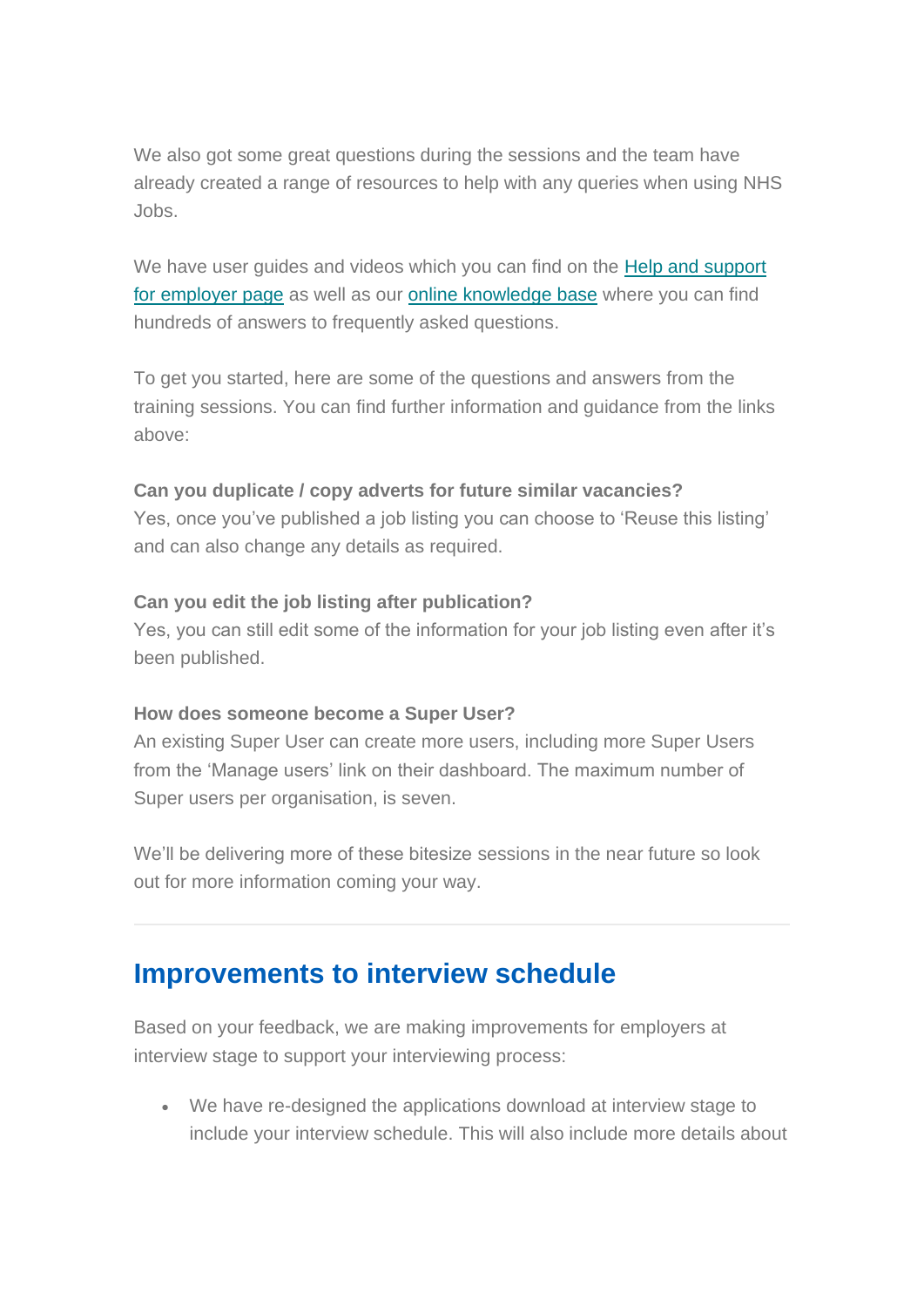your interviews, including dates, locations and any details provided to applicants about presentations or tests.

- Previously, you could only download all or individual applications. If you chose to download all applications, it included all applications for candidates who had not responded to or declined their interview invitations. The improved version of the download will only include applications from candidates who have booked an interview slot.
- We are also adding a new 'Not interviewed' label, which you can assign to a candidate if they don't attend their interview to help understand your candidate outcomes at a glance.



You can see see all planned developments on the [NHS Jobs Roadmap.](https://www.nhsbsa.nhs.uk/nhs-jobs-publications)

## **Help and support**

During May our team have worked to create and update training and support resources to help and guide you to use the new NHS Jobs service.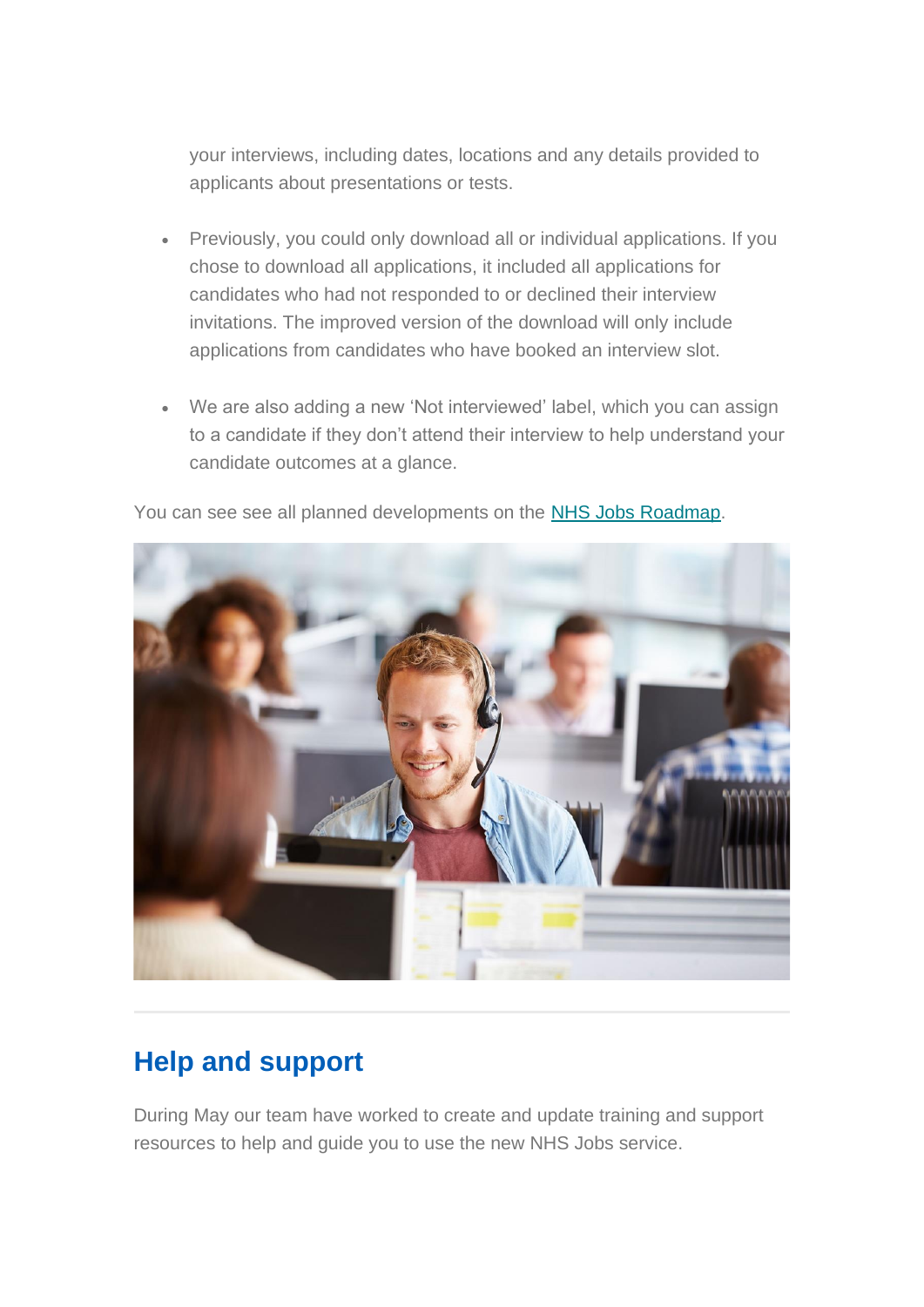Our new user guides and videos are:

- How to set up a rolling recruitment in NHS Jobs user guide
- How to transfer an applicant to a copied listing for a rolling recruitment user guide

Our updated user guides and videos are:

- How to change and republish a job listing in NHS Jobs user guide
- How to invite your applicants to interview in NHS Jobs video
- How to score applications for shortlisting in NHS Jobs video
- How to shortlist applicants for interview in NHS Jobs video

To access all of our user guides and videos visit our [help and support](https://www.nhsbsa.nhs.uk/new-nhs-jobs-service/help-and-support-employers) for [employers webpage.](https://www.nhsbsa.nhs.uk/new-nhs-jobs-service/help-and-support-employers)



Click the button above to get in touch and tell us about your experience using NHS Jobs.